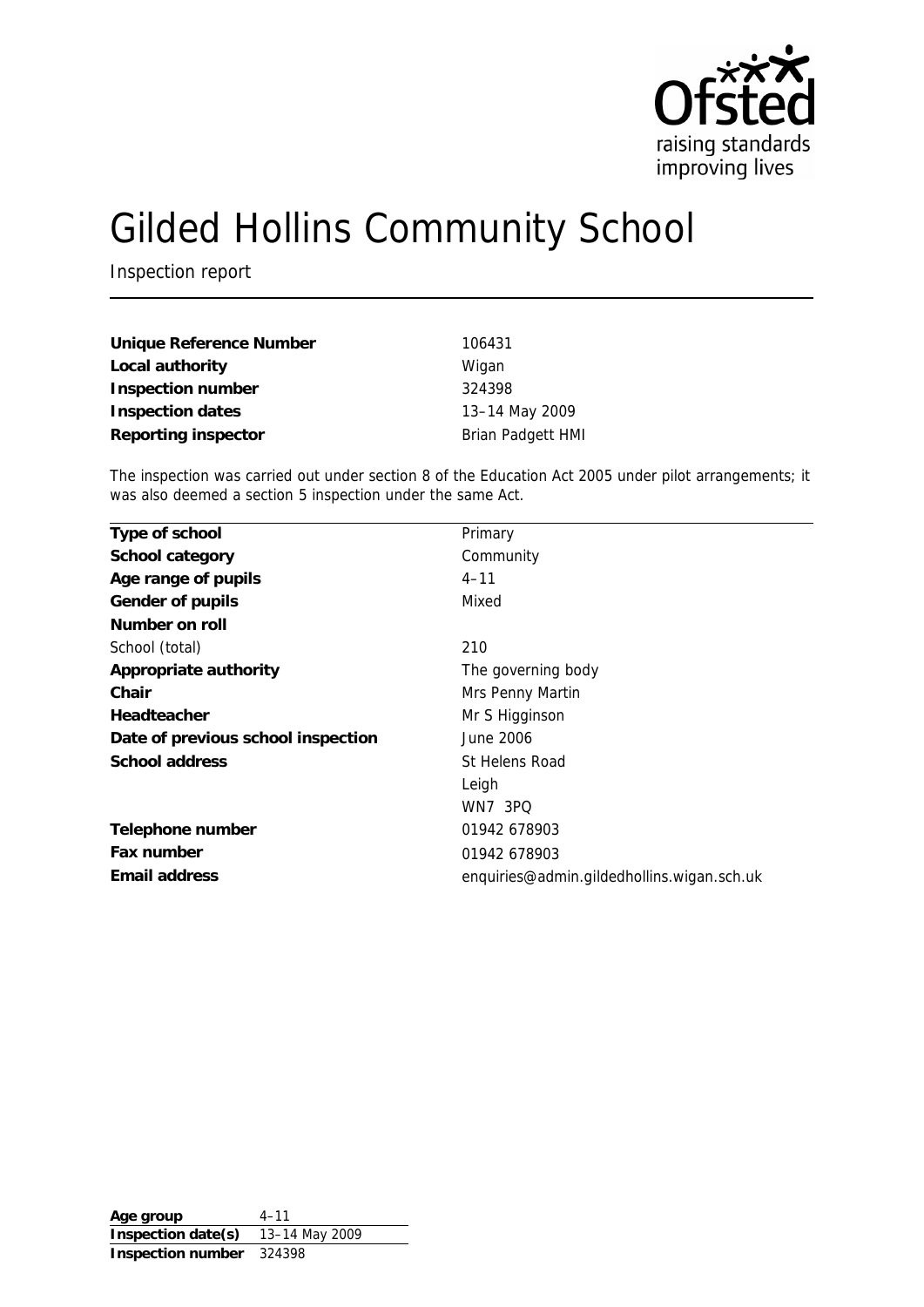© Crown copyright 2009

#### Website: www.ofsted.gov.uk

This document may be reproduced in whole or in part for non-commercial educational purposes, provided that the information quoted is reproduced without adaptation and the source and date of publication are stated.

Further copies of this report are obtainable from the school. Under the Education Act 2005, the school must provide a copy of this report free of charge to certain categories of people. A charge not exceeding the full cost of reproduction may be made for any other copies supplied.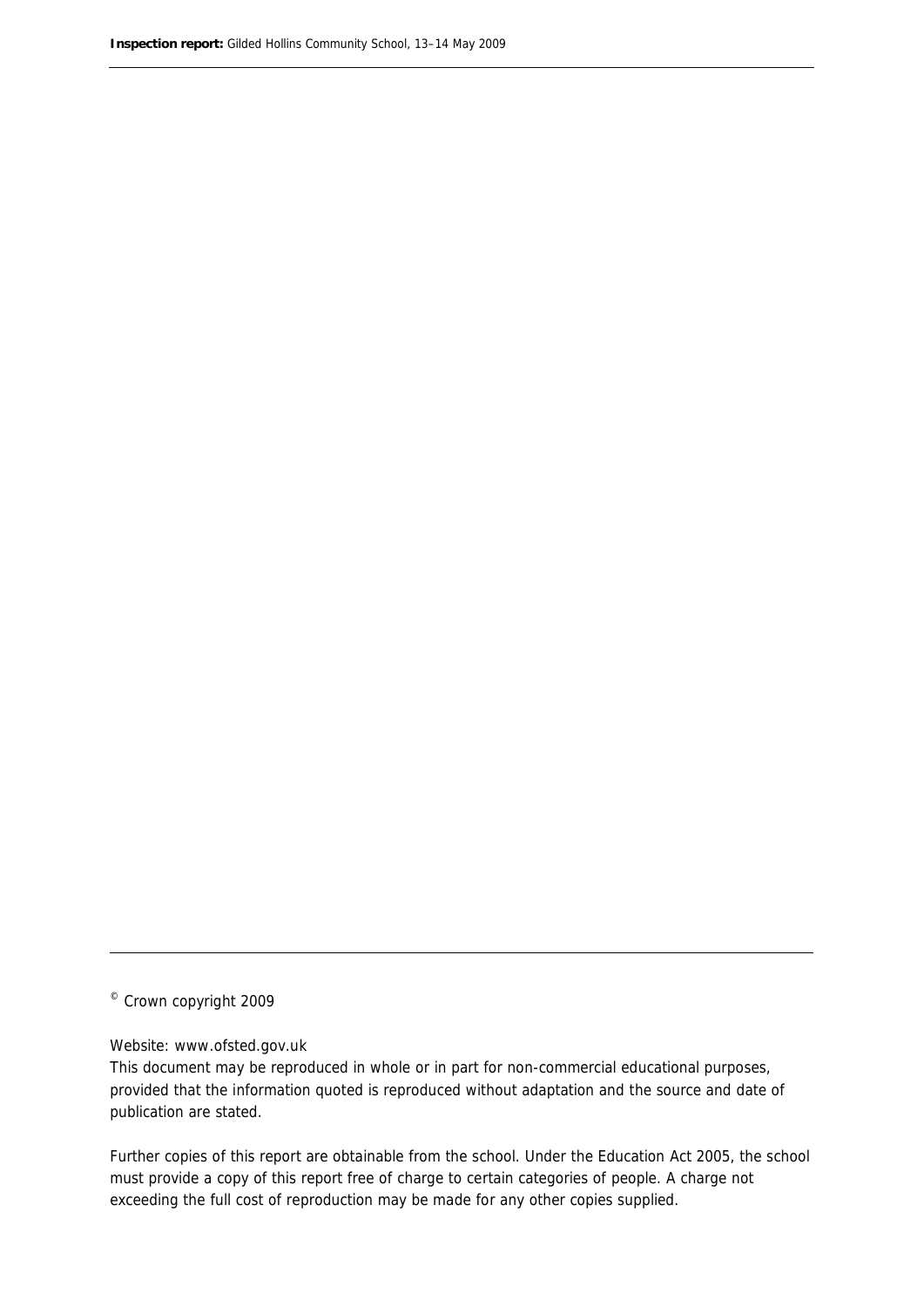#### **Introduction**

This pilot inspection was carried out by one of Her Majesty's Inspectors and one additional inspector. The inspectors visited 10 lessons and held meetings with governors, staff, groups of pupils and parents. They observed the school's work, and looked at documents provided by the school, including records of pupils' progress. Inspectors analysed 64 returned parental questionnaires.

The inspection team reviewed many aspects of the school's work. It looked in detail at the following.

- The quality of provision and children's achievement within the Early Years Foundation Stage (Reception).
- Pupils' achievement and progress in Key Stage 2, including the consistency and quality of teaching and learning.
- The effectiveness of leadership and management in securing improvement.

#### **Information about the school**

Gilded Hollins is an average sized primary school serving a residential area of Leigh, in Wigan. Pupils, the large majority of whom are of White British heritage, come from a range of socio-economic family backgrounds that is broadly average overall. Few pupils are eligible for free school meals. A number of pupils have learning difficulties and/or disabilities but the proportion is below the average for primary schools and no pupil has a statement of special educational need.

The school has been awarded National Healthy School status and the Gold Award from the Lowton School Sports Partnership.

At the time of the inspection, the school was undergoing building work to create an extension to classrooms. Year 6 pupils were undertaking the national, end of Key Stage 2 tests and Years 3, 4 and 5 were also undertaking standardised tests in the core subjects.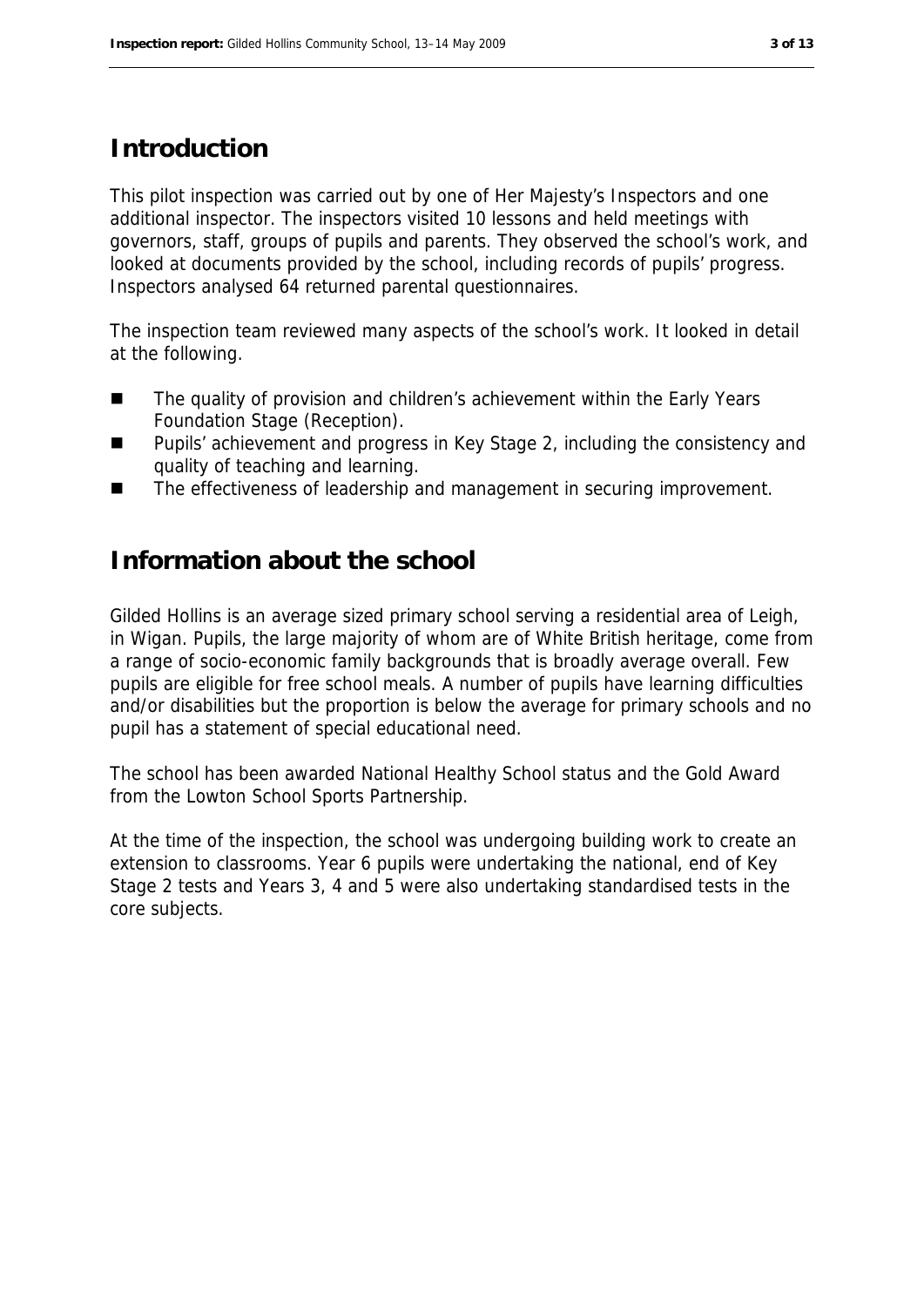# **Inspection judgements**

**Grades: 1 is outstanding, 2 is good, 3 is satisfactory and 4 is inadequate**

#### **Overall effectiveness 2**

#### **Capacity for sustained improvement 2**

# **Main findings**

This is a good school. It has several outstanding features which give it a distinctive character and quality of provision. The school has a wonderful ethos, the result of the exceptional care provided for the pupils by the headteacher and his staff and the impact this has on the personal development of the pupils, particularly their maturity and consideration for others. The school also provides a rich and interesting curriculum that is particularly strong in the arts and in sport, and all pupils have the opportunity to excel. They achieve well and those who have difficulty with learning or other aspects of their development make outstanding progress. The school enjoys the full support and confidence of its parents.

The ability and aptitude of pupils vary from one cohort to the next. Although all year groups achieve well, taking into account their starting points, the attainment of Year 6 pupils in 2007 and 2008 was not as high as in past years. The current Year 6 is on track to reach high standards, similar or better than those of the past. However, the school's main aim is to promote the spiritual, moral, social and cultural development of its pupils, to develop in them life-long interests in learning and achievement, and it does this outstandingly well.

The quality of teaching is good. It is not yet of a consistently high quality to ensure pupils' achievement as a whole is outstanding, but in parts, such as in the quality of relationships between teachers and pupils, and in the care with which teachers assess the work of pupils, it is very strong. Pupils' behaviour is excellent, as is their attitude to work. In the Reception class, where the quality of the provision for children to play is very important, the quality of the outdoor provision is inadequate, despite the best efforts of the staff to make the space stimulating for children.

The leadership and management of the school have many strengths. The headteacher provides inspirational leadership and he has built a strong staff team with shared values. He knows the school very well. Partnerships with parents are excellent as are the school's partnerships with agencies, other schools and individuals, such as artists and writers. The governors provide satisfactory support and challenge for the school; they should provide more challenge for the professionals through a broader-based debate of its priorities.

The school has recently experienced changes to its teachers, including its senior staff. It is embarking on a revision of the curriculum better to reflect the development of pupils' skills, and revising how the curriculum is led and managed. Together with the new building and future plans, the school faces an exciting future.

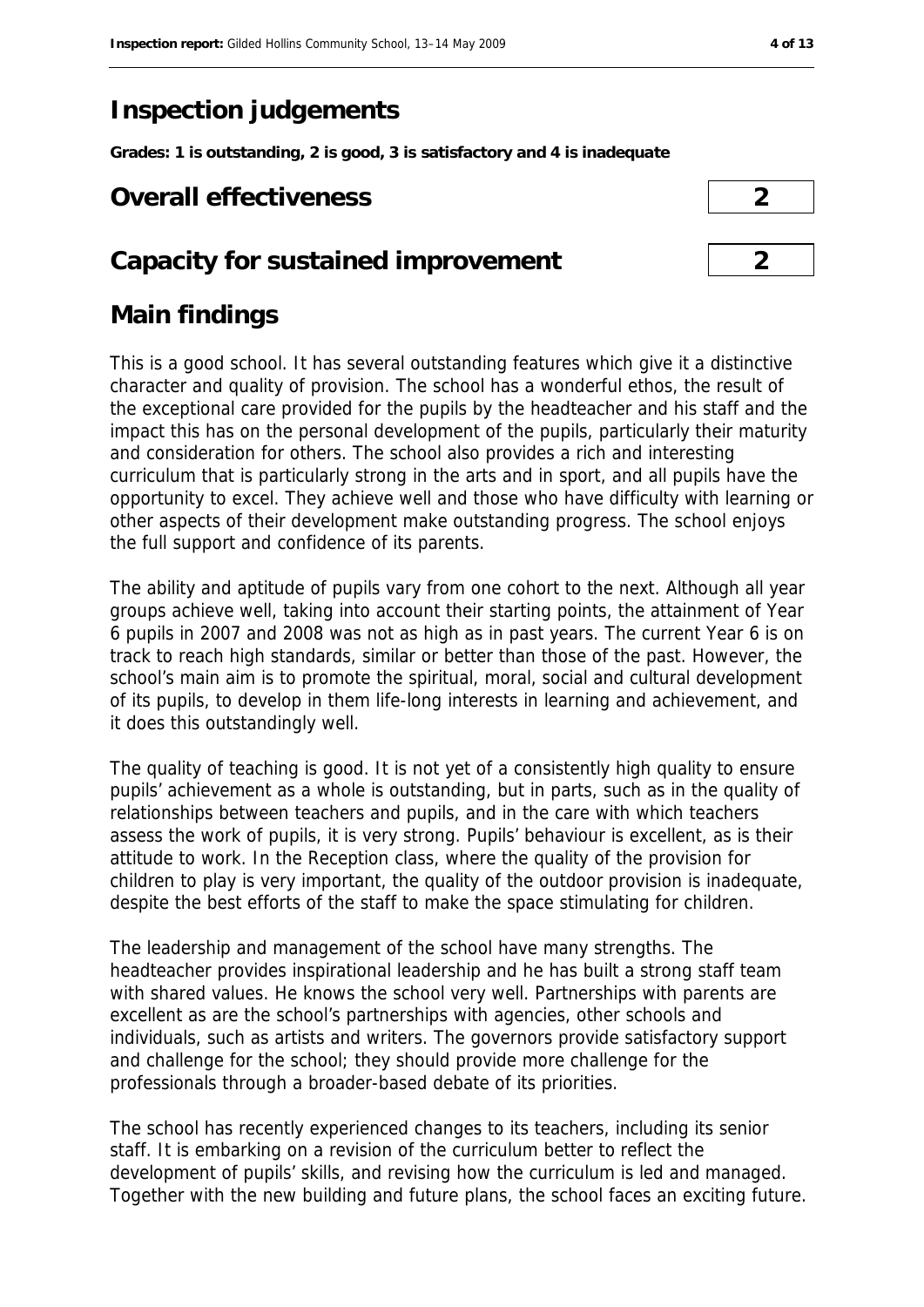It is well placed to do so with confidence, with a good capacity for sustained improvement, grounded in its strengths of leadership and management, the quality of its existing provision and its track record of continuous, successful development.

#### **What does the school need to do to improve further**

- Improve the outdoor provision for children in the Early Years Foundation Stage.
- Governors should provide more challenge to the school, based on a good understanding of the priorities for development.
- Move the quality of teaching and learning from good to outstanding through: - developing an understanding of what such teaching and learning might look like at the school
	- involving the pupils in plans to improve learning.

### **Outcomes for individuals and groups of pupils 1**

It is the personal development of pupils that lifts the outcomes of the pupils to the highest level. Children settle very well into school routines in Reception and in all classes, really enjoy their work. Their behaviour is excellent – not just in class, but around the school and in assemblies. Pupils' attitudes to work and learning are excellent. They listen with great attention and respond to teachers' questions with sensible and mature consideration. Attendance is good, well over the national average. Pupils know all staff care for them, setting very good role models, and pupils respond very appropriately by respecting each other. Older pupils look after younger ones particularly well and they develop a strong sense of what is fair and right. The older pupils in Years 5 and 6 carry substantial responsibility; less so in the case of the younger ones, although they know their turn will come.

Pupils achieve well in lessons. They try hard and enjoy the varied work provided for them by their teachers. Work in books is of a good quality, writing, in particular, and pupils know their targets, including what they need to do next to improve. Standards at the end of each key stage, including the Early Years Foundation Stage, are above average for pupils of the ages of five, seven and eleven. As they enter school with broadly average levels of knowledge and understanding, this represents at least good progress. In some years, such as in 2006 at the end of Key Stage 1, and 2007 and 2008 at the end of Key Stage 2, test results dipped and attainment fell from what were generally high standards. This was directly attributable to differences in the ability and make-up of different cohorts. The 2008 cohort of 11-year-olds, for example, contained far more boys than usual, many with learning and more complex behavioural difficulties. Parents of this year group testify to the efforts the school made to meet their children's needs and considered that they had achieved very well in the circumstances.

Pupils with learning difficulties, including those who are vulnerable to underachievement for any reason, achieve exceptionally well. The school tracks each pupil's progress rigorously and identifies early when problems emerge. Staff work very effectively together to ensure each identified pupil receives differentiated work aimed exactly at their needs. Such pupils relish the extra attention they receive and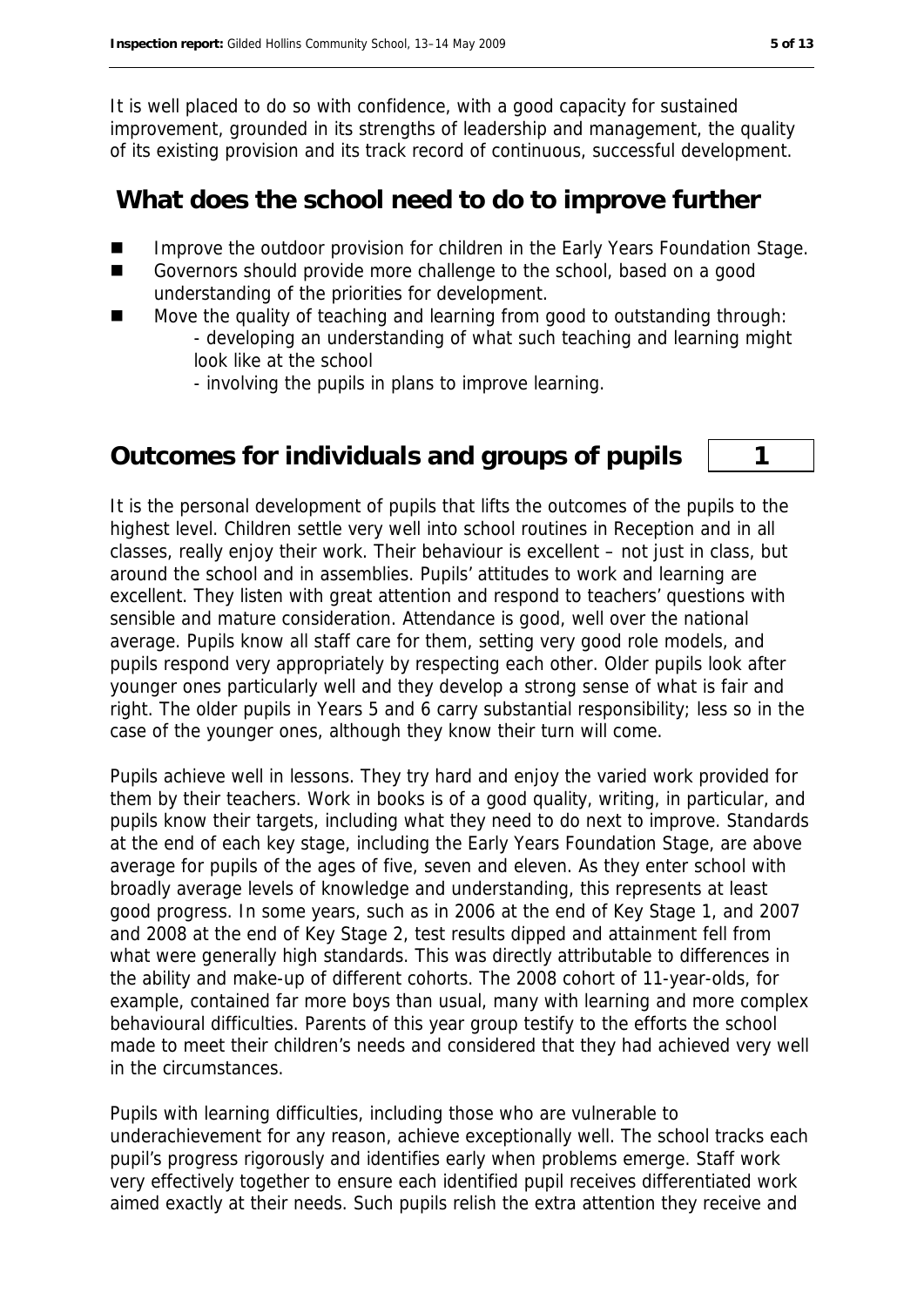thrive on the extra work. Very often, such pupils catch up fully and reach the national expectations for their age.

These are the grades for pupils' outcomes

| Pupils' attainment <sup>1</sup>                                                             | 2 |
|---------------------------------------------------------------------------------------------|---|
| The quality of pupils' learning and their progress                                          |   |
| The quality of learning for pupils with learning difficulties and/or disabilities and their |   |
| progress                                                                                    |   |
| How well do pupils achieve and enjoy their learning?                                        | っ |
| To what extent do pupils feel safe?                                                         |   |
| How well do pupils behave?                                                                  |   |
| To what extent do pupils adopt healthy lifestyles?                                          |   |
| To what extent do pupils contribute to the school and wider community?                      |   |
| Pupils' attendance <sup>1</sup>                                                             | າ |
| How well do pupils develop workplace and other skills that will contribute                  |   |
| to their future economic well-being?                                                        |   |
| What is the extent of pupils' spiritual, moral, social and cultural                         |   |
| development?                                                                                |   |

#### **How effective is the provision?**

1

The quality and range of the curriculum and the degree of the care, support and guidance provided by the staff are major contributors to the success of the school. The school has developed a unique curriculum over the years, strongly influenced by the performing and visual arts, and by involvement in a wide range of sports. Aspects of English, in particular, have benefited and pupils' achievement in writing and poetry is of a very high standard through contact with poets and writers, for example. Through the arts, sport and through the curriculum generally, each pupil is able to find something at which he or she excels, and the school celebrates their achievements with pride; for example, through full school assemblies. This work is tightly linked with the school's overarching aim of preparing pupils for a rich adult life, and developing an appreciation of what is fine and worthwhile. The staff, with several new members, are currently engaged in a review of the curriculum to provide pupils with a better knowledge and understanding of the skills they need to develop for the future. The school provides an extensive range of out-of-school visits and extra-curricular activities to engage the interest of pupils and to broaden the curriculum.

All pupils benefit from the exceptional level of personal attention and care provided by the headteacher and staff. However, this is best seen when pupils, for whatever reason, need extra help. The school is extremely effective at providing whatever is needed; through its own formidable resources or by calling on other services and professionals as required. Links with parents are strong, and they are fully involved in the actions taken to enable pupils to get back on course.

Teaching is of good quality. Teachers plan interesting lessons and mark work thoroughly. They are ably assisted in lessons by teaching assistants who have very good knowledge of the pupils and who play a vital role with pupils who have learning

<sup>&</sup>lt;sup>1</sup>The grades for attainment and attendance are: 1 is high; 2 is above average; 3 is broadly average; and 4 is low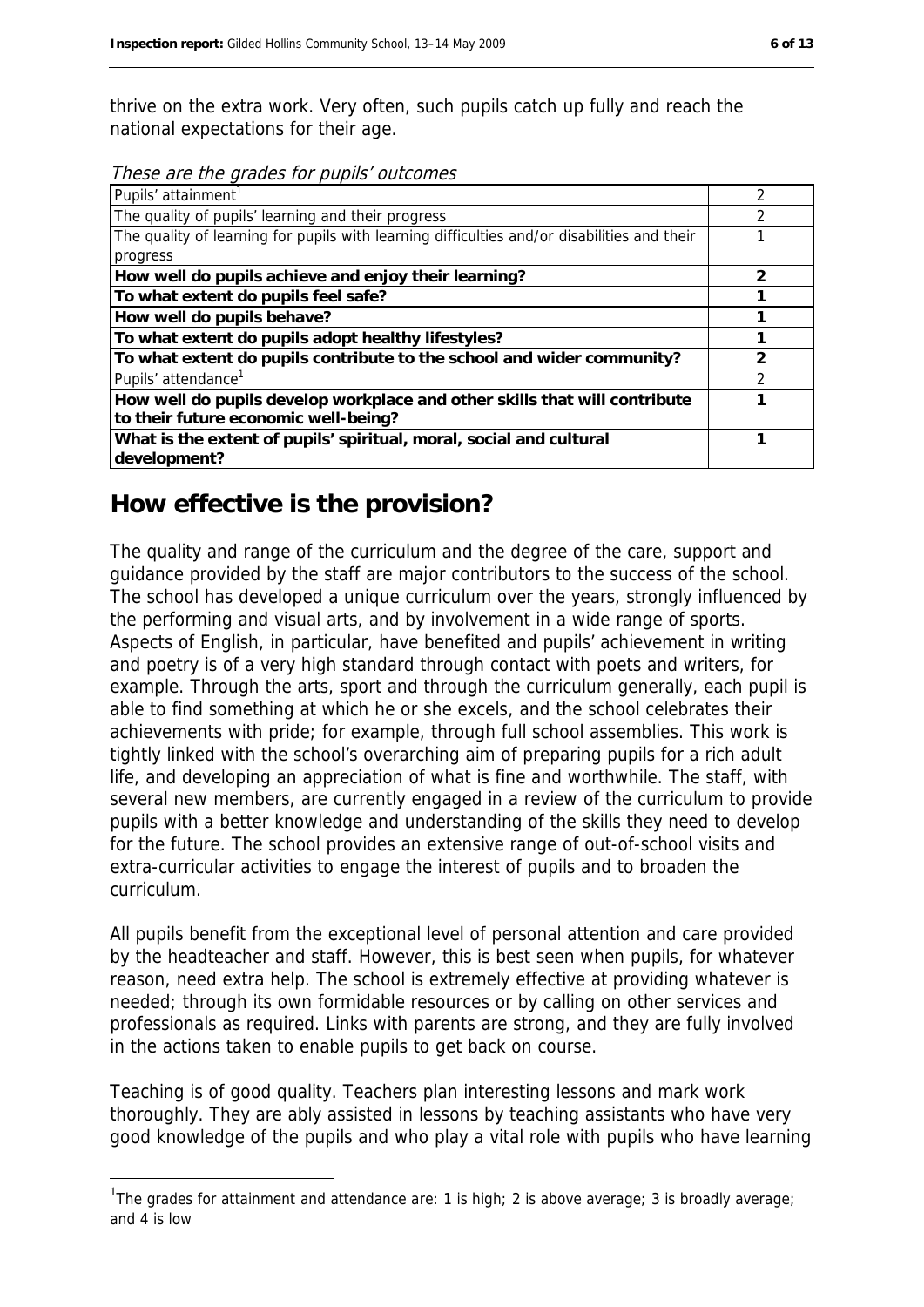difficulties. Relationships are excellent. Classes are full of involved and happy pupils. The recent changes in staffing provide an appropriate opportunity for the school to re-examine its approach to teaching and learning. The school's self-evaluation tells it that most teaching is good. It should now consider what is needed to raise its quality even further, to raise pupils' achievement to outstanding. To assist them, staff should build more on the feedback they receive from the pupils, who have remarkable maturity for their age.

These are the grades for the quality of provision

| The quality of teaching                                                  |  |
|--------------------------------------------------------------------------|--|
| The use of assessment to support learning                                |  |
| The extent to which the curriculum meets pupils' needs, including, where |  |
| relevant, through partnerships                                           |  |
| The effectiveness of care, guidance and support                          |  |

#### **How effective are leadership and management?**

The leadership provided by the headteacher is central to the school's success. He takes an active part in teaching and provides the inspiration for the direction in which the school continues to develop. For example, through story, he challenges pupils' feelings, such as about what is fair and right, and encourages their choice to reject unfairness and discrimination. He has built a team of teachers, support staff and senior managers who share his values, which makes the school a very cohesive entity. The headteacher receives good support from his deputy headteacher, who is not class-based, and who provides good leadership and management for pupils with learning difficulties, and who oversees the tracking of pupils' progress, which is rigorous and for which teachers are held to account. Governors possess a wide range of skills and experience and are enthusiastic advocates for the school. They work effectively in committees but do not, as yet, sufficiently debate the future development of the school as a full governing body in order to provide appropriate challenge for the school's leadership.

The leadership of the school ensures all procedures relating to safeguarding pupils are in place and ensures their health and safety through high quality care and a rigorous analysis of risk. Leaders and staff work closely in partnership with parents and have established very effective links with neighbouring schools and with services for children in the local authority. Leaders ensure the pupils make a significant contribution to the wider local and global community through its teaching of respect for all people and its active promotion of charity and aid work.

| The effectiveness of leadership and management in communicating                                                                                                     |  |
|---------------------------------------------------------------------------------------------------------------------------------------------------------------------|--|
| ambition and driving improvement                                                                                                                                    |  |
| The effectiveness with which the school promotes equality of opportunity                                                                                            |  |
| and tackles discrimination                                                                                                                                          |  |
| The effectiveness of safeguarding procedures                                                                                                                        |  |
| The effectiveness of the governing body in challenging and supporting the<br>school so that weaknesses are tackled decisively and statutory<br>responsibilities met |  |
| The effectiveness of the school's engagement with parents and carers                                                                                                |  |
| The effectiveness of partnerships in promoting learning and well-being                                                                                              |  |

These are the grades for leadership and management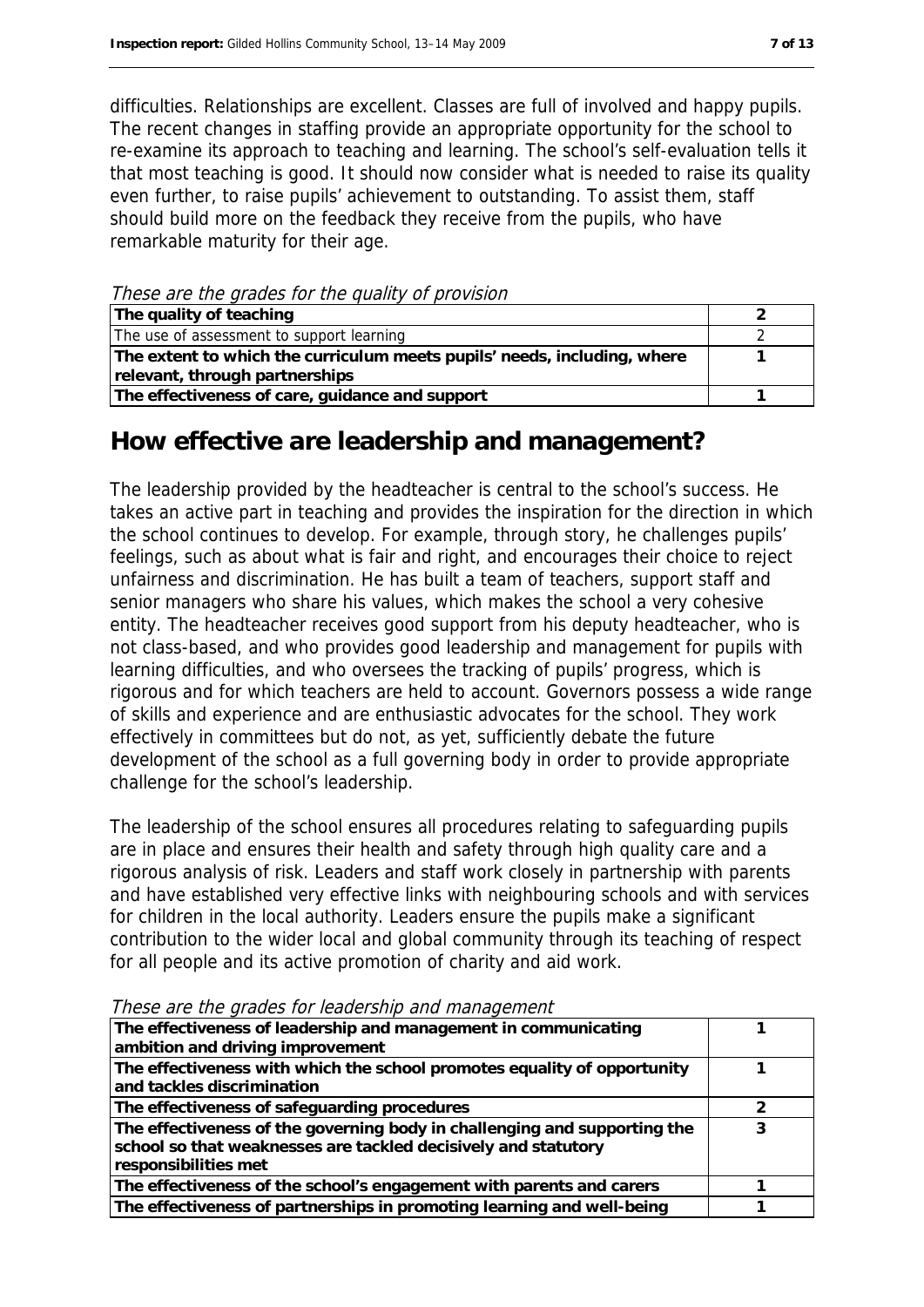| The effectiveness with which the school promotes community cohesion        |  |
|----------------------------------------------------------------------------|--|
| The effectiveness with which the school deploys resources to achieve value |  |
| for money                                                                  |  |

#### **Early Years Foundation Stage**

Nearly all children entering the Reception class have experienced pre-school education. Overall, they enter school with levels of skill and knowledge that are broadly typical of children of this age. Under the caring and nurturing ethos within the class, children settle quickly and become confident learners. They get on well with each other, form friendships and develop their social skills. The quality of provision within the class is good and is responsible for children's good progress. Children's more formal learning is well planned and purposeful and the children have appropriate opportunities to follow their interests in self-chosen activities, which they do with enthusiasm. The arrangements for children to play and learn by being outside in the fresh air are very limited. The outside space available for children to play outside the classroom is inadequate in its extent and quality, and falls far short of the demands of the Early Years Foundation Stage curriculum. This reduces the overall quality of provision to satisfactory. The Early Years Foundation Stage is well led and managed by the Reception teacher, who manages resources well, assesses children's progress thoroughly and who has a good relationship with parents. Teaching support is effective, although with up to 30 children in the class, learning is most effective when extra help is available. For example, additional support had a significant positive impact in the quality of learning in the role-play area.

| Outcomes for children in the Early Years Foundation Stage         |  |
|-------------------------------------------------------------------|--|
| The quality of provision in the Early Years Foundation Stage      |  |
| The effectiveness of leadership and management in the Early Years |  |
| <b>Foundation Stage</b>                                           |  |
| Overall effectiveness of the Early Years Foundation Stage         |  |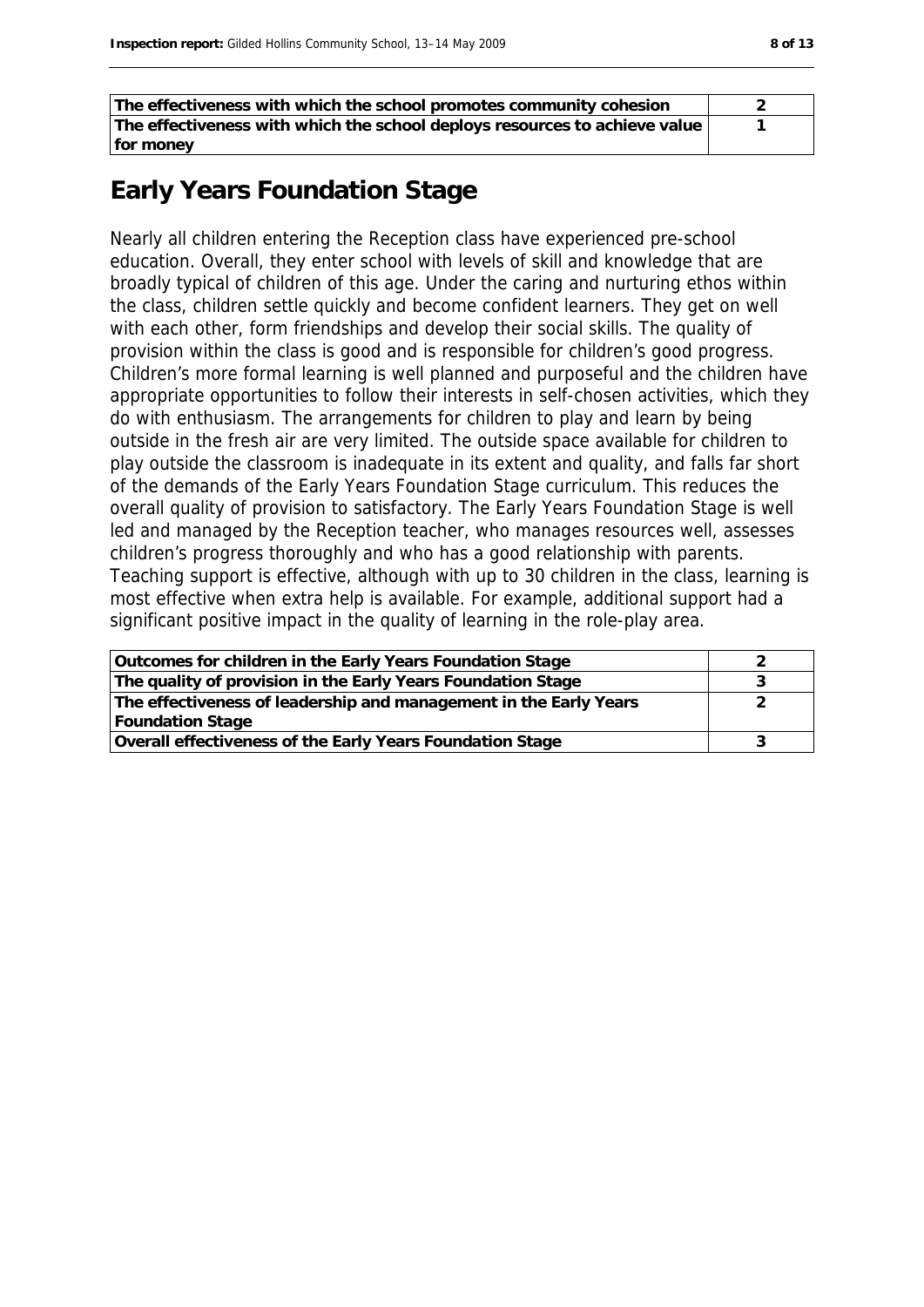### **Views of parents and carers**

The questionnaires returned by parents were very positive. Where comments were included, these matched to a very large extent the strengths of the school evident to inspectors. In particular, the positive influence of the headteacher, the commitment of staff to the pupils, especially those who have learning difficulties, and the wonderful ethos of the school, received frequent praise. There were no concerns of any magnitude that reflected on the work of the school and none recorded with any degree of consistency.

Ofsted invited all the registered parents and carers of pupils registered at Gilded Hollins Community School to complete a questionnaire about their views of the school. If a parent has more than one child at the school, we ask them to record an answer against all the questions, for each of their children.

The inspection team received 64 completed questionnaires. In total, there are 186 parents and carers registered at the school.

|                          | Always | Most of the<br>time | Occasionally | <b>Never</b> |
|--------------------------|--------|---------------------|--------------|--------------|
| Overall I am happy with  |        |                     |              |              |
| my child's experience at | 56     |                     |              |              |
| this school              |        |                     |              |              |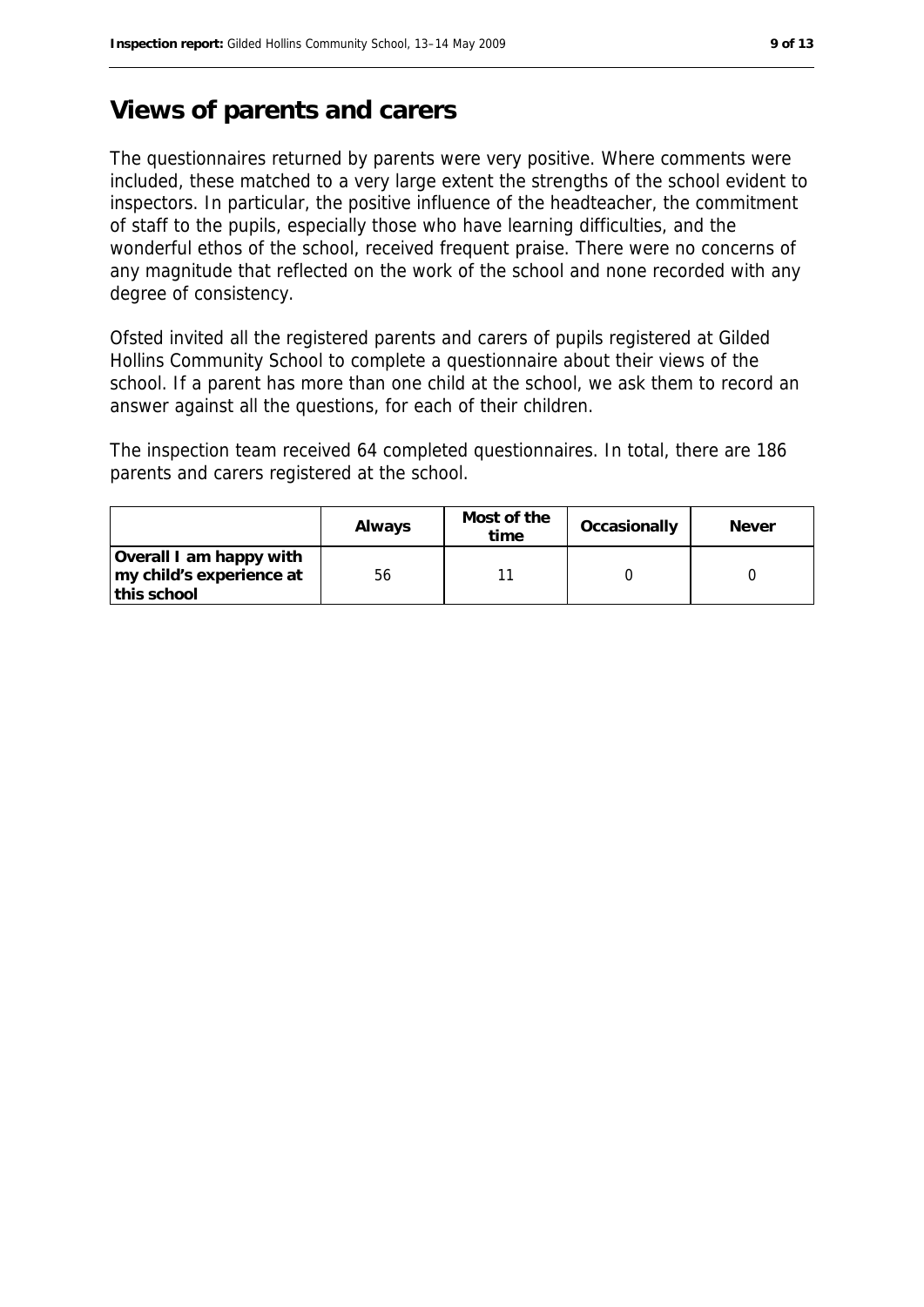# **What inspection judgements mean**

| Grade   | Judgement    | Description                                                                                                                                                                                                                                                                          |
|---------|--------------|--------------------------------------------------------------------------------------------------------------------------------------------------------------------------------------------------------------------------------------------------------------------------------------|
| Grade 1 | Outstanding  | These features are highly effective. An outstanding<br>school provides exceptionally well for all its pupils'<br>needs. In 2007-8, 15% of schools were judged to be<br>outstanding.                                                                                                  |
| Grade 2 | Good         | These are very positive features of a school. A school<br>that is good is serving its pupils well. In 2007-8, 49%<br>of schools were judged good.                                                                                                                                    |
| Grade 3 | Satisfactory | These features are of reasonable quality. A<br>satisfactory school is providing adequately for its<br>pupils. In 2007-8, 32% of schools were judged<br>satisfactory.                                                                                                                 |
| Grade 4 | Inadequate   | These features are not of an acceptable standard. An<br>inadequate school needs to make significant<br>improvement in order to meet the needs of its pupils.<br>Ofsted inspectors will make further visits until it<br>improves. In 2007-8, 5% of schools were judged<br>inadequate. |

# **Common terminology used by inspectors**

| Attainment:                   | the standard of the pupils' work shown by test and<br>examination results and in lessons.                                                                                                                                                                                                                                                                              |
|-------------------------------|------------------------------------------------------------------------------------------------------------------------------------------------------------------------------------------------------------------------------------------------------------------------------------------------------------------------------------------------------------------------|
| Progress:                     | the rate at which pupils are learning in lessons and over<br>longer periods of time. It is often measured by<br>comparing the pupils' attainment at the end of a key<br>stage with their attainment when they started.                                                                                                                                                 |
| Achievement:                  | the progress and success of a pupil in their learning,<br>training or development. This may refer to the<br>acquisition of skills, knowledge, understanding or desired<br>attributes. Attributes include qualities or personal<br>competencies which are important to the development<br>of the pupil; for example personal, social, cultural,<br>emotional or health. |
| Capacity to improve:          | the proven ability of the school to continue improving.<br>Inspectors base this judgement on what the school has<br>accomplished so far and on the quality of its systems to<br>maintain improvement.                                                                                                                                                                  |
| Leadership and<br>management: | the contribution of all the staff with responsibilities, not<br>just the headteacher, to identifying priorities, directing<br>and motivating staff and running the school.                                                                                                                                                                                             |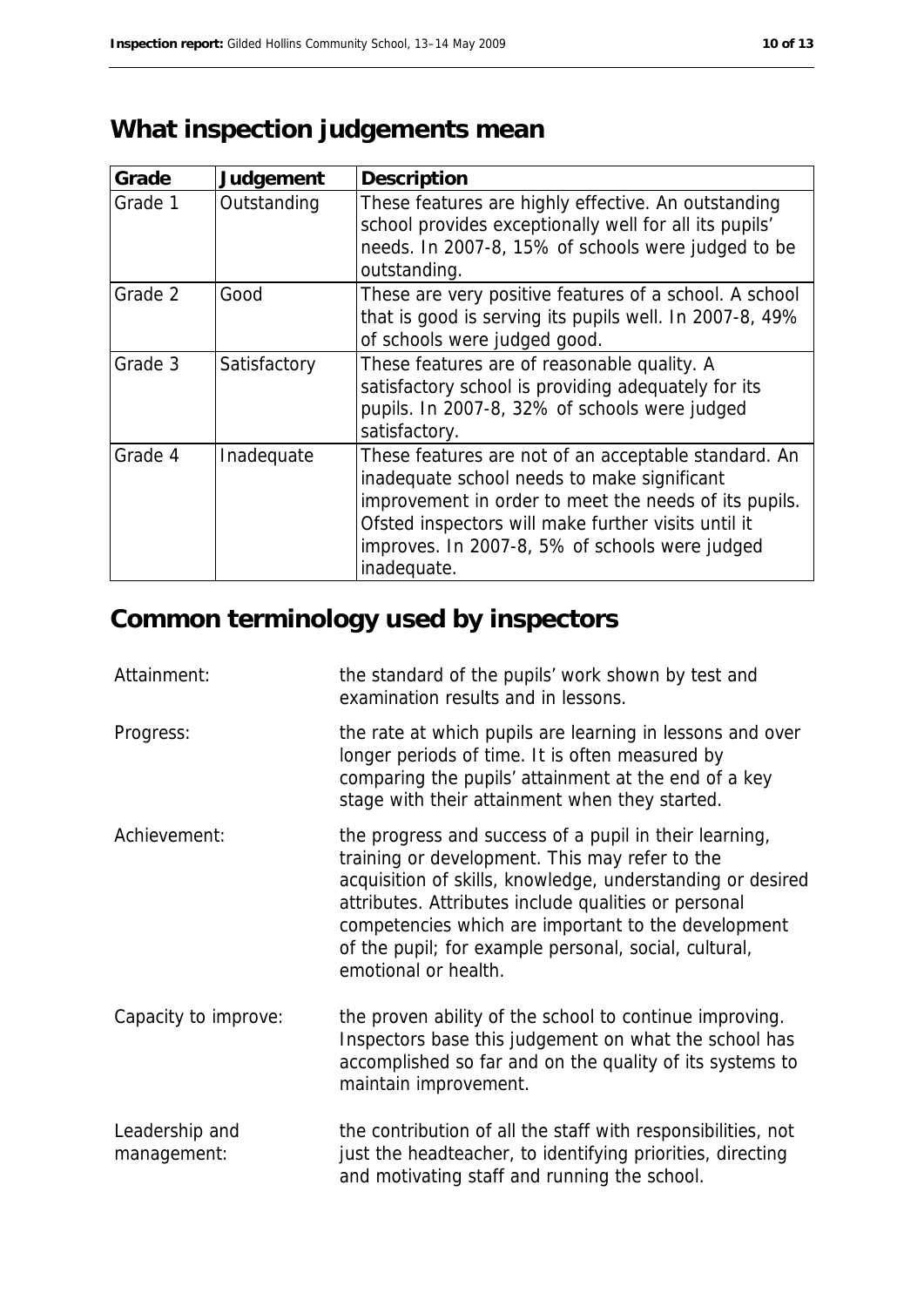

15 May 2009

Dear Pupils

**Inspection of Gilded Hollins Community School, Leigh, WN7 3PQ**

You may remember that Mr Jones and I inspected your school recently. We spoke to a number of you about your work and what you felt about your school. Thank you to all of those who helped us, especially to the groups of children who gave up their time to talk to Mr Jones. We were made to feel very welcome. This letter is to share with you what we found out about the school.

The first thing to tell you is that we believe all of you are doing well at school, from the youngest children in Reception, to the Year 6 pupils, who were doing their national end of key stage tests (the SATs) during the inspection. All the signs are that the Year 6 pupils are going to reach very high standards this year. Even more important you are growing up into young people your parents can be proud of. Your care and consideration for each other and your enthusiasm for learning and for life are outstanding.

You are fortunate to go to a school like Gilded Hollins. It is a good school. It does some things outstandingly well. Your parents appreciate this. It has what we call a wonderful ethos. The school feels like a big family. Your headteacher, Mr Higginson, and all his staff know each one of you as an individual and they make sure that everyone has the opportunity to excel and have their skills recognised. If you are having problems with your school work or in any other way, then Gilded Hollins comes into its own. It would be difficult to imagine a school that tries harder to help children experiencing difficulties.

Your school is special in other ways too. The work you do is especially interesting and exciting. There are many visits out of school to make your work in school all the more meaningful. The opportunities the school provides for you to learn about writing, poetry, drama and history, and to take part in sports, are quite exceptional. No wonder you enjoy school!

All schools change and Gilded Hollins is no different. You have new teachers, for example, and people are talking about the future of education in your area that will probably affect your school. Mr Higginson is trying to make the school even better for you, as we believe he always has. We are sure the extension to the school will help. Through its staff, governors and its good reputation within the community, the school is well placed to protect and develop further what it already does well. It is very hard to think of how a school that does most things very well can improve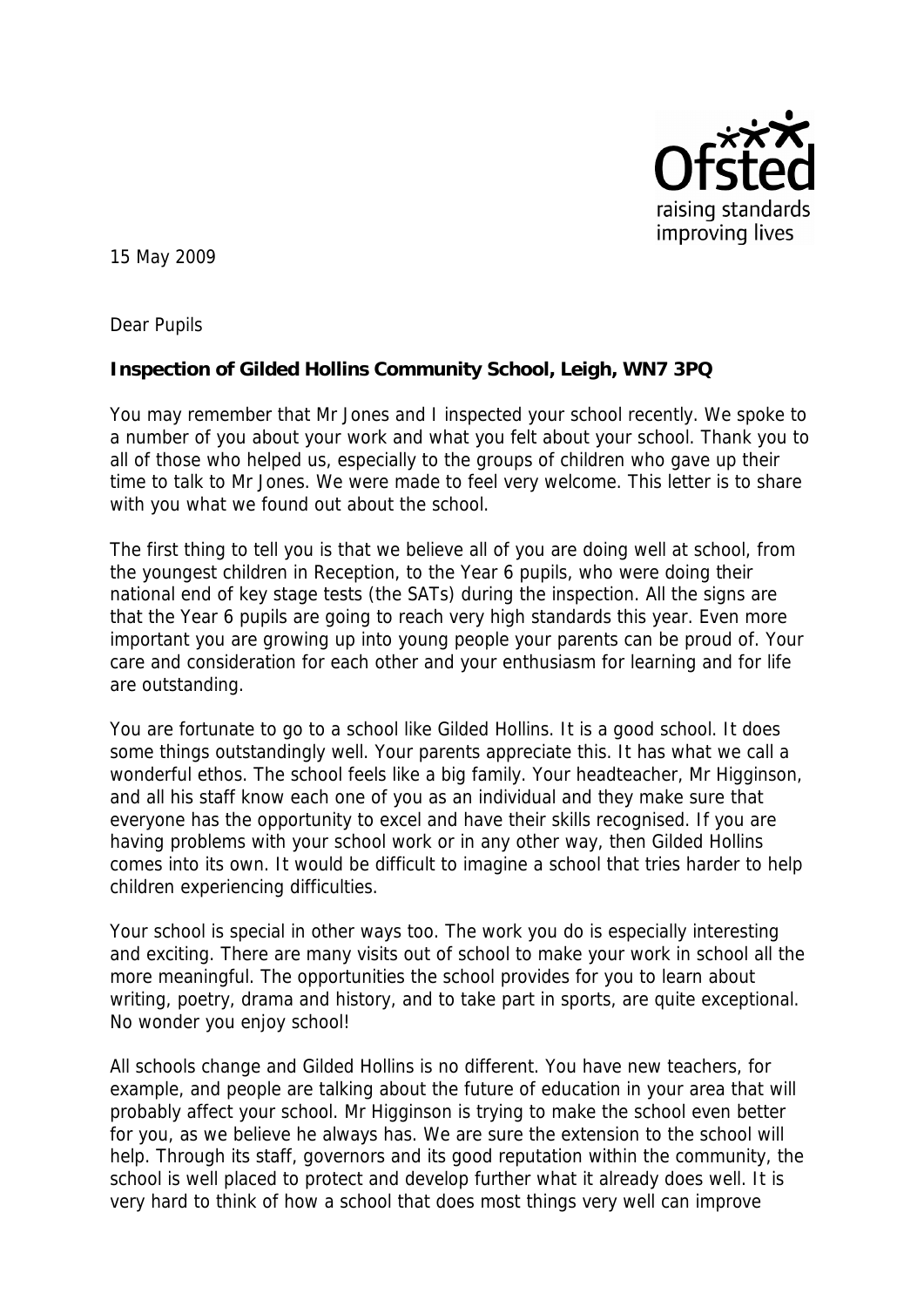further. We have suggested a small number of things we think will help. One priority is to provide the Reception children with a proper outdoor area for them to learn in. We have asked the governors to work even more effectively together and the staff to consider how they can make your lessons and your learning the very best they could be.

We think with your maturity as young people, you will be able to help the staff and governors to achieve these things. But for now, please celebrate what you have already achieved.

Yours sincerely

Brian Padgett Her Majesty's Inspector